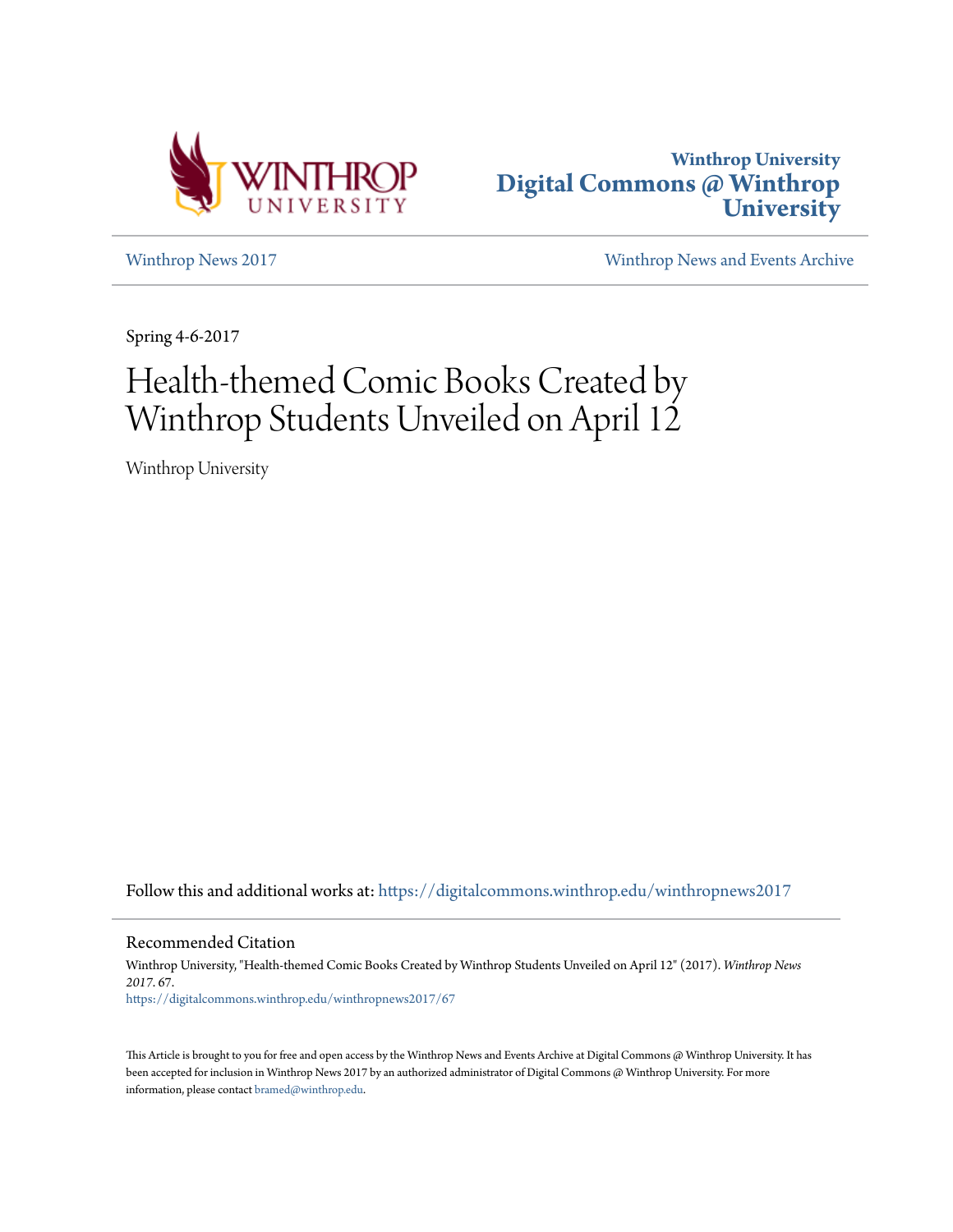WINTHROP UNIVERSITY

**AFFAIRS ATHLETICS GIVING**

**ABOUT ADMISSIONS & AID ACADEMICS STUDENT**

**C** SHARE

上没有。

04/06/2017

All News

Archives

RSS News Feeds

Winthrop in the News

**Health-themed Comic Books Created by Winthrop Students Unveiled on April 12**

## **Quick Facts**

**T** The comic books will be presented on Wednesday, April 12, starting at 1 p.m. at the DiGiorgio Campus Center in what is billed as a Red Carpet event. Local school officials and others will be invited.

 $\blacksquare$  The Winthrop biology department, under the leadership of Biology Professor and Chair Dwight Dimaculangan, partnered with the South Carolina Area Health Education Consortium (AHEC) and National Library of Medicine to include the comic book project as a component of the Bench to Bedside: Introduction to Health Professions course series.



ROCK HILL, SOUTH CAROLINA – A class of Winthrop University biology students has created comic books for use in middle schools on three contemporary health issues.

The comic books will be presented on Wednesday, April 12, starting at 1 p.m. at the DiGiorgio Campus Center in what is billed as a Red Carpet event. Local school officials and others will be invited.

Dwight Dimaculangan

The Winthrop biology department, under the leadership of Biology Professor and Chair Dwight Dimaculangan, partnered with the South Carolina Area Health Education Consortium (AHEC) and National Library of Medicine to include the comic book project as a component of the **Bench to Bedside: Introduction to Health Professions course series**.

The 10 Winthrop students, working in a course taught by **Biology Adjunct Professor Angelica Ellman Christie**, selected current topics – **post traumatic stress disorder, super bugs** and **asthma** – on which to base the comic books. The comic books will be unveiled on April 12, along with a video of the Winthrop students' reflections.

The main goal of the project, said Christie, is to teach course enrollees about awareness and knowledge of basic health information while cultivating their skills to enter health-related professions. Another goal is to recruit college students for health care professions.

Additionally, middle school students are targeted as the audience to improve their awareness of population health topics. The Winthrop comic books will later be made available to area middle schools and possibly doctors' offices.

"The college students learned to work together to talk to topic experts and then health professionals so they could write a realistic story line," Christie said. "Part of the challenge was to write stories on a middle school age level and make it interesting and informative."

Each of the three comic books has the same **three characters** – **Vanessa**, a cool high school student with ambitions to go into health care; **Brian**, a geeky student with tape on his glasses; and **Rx**, a lab rat who talks to Brian and Vanessa.

The Winthrop students who took the class would love to see positive results once the comic books are distributed. "My hope for this comic book is to help spread awareness on PTSD and for people to know that it is treatable," said biology major **Cassidy Hess** of Jackson, South Carolina. Another